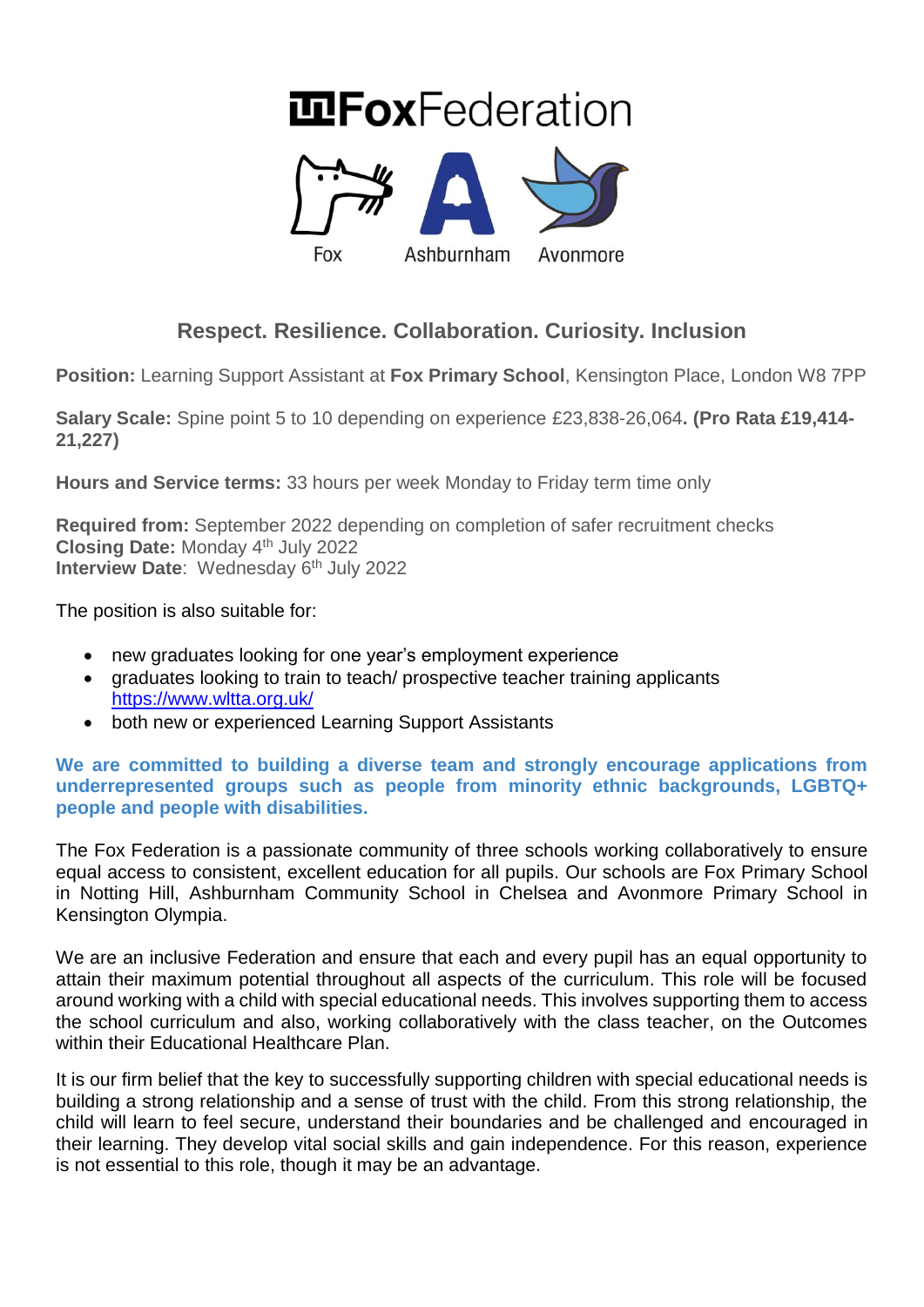The role will be to build that relationship with the child to help them grow and reach their full potential. The successful candidate will be supported in developing and implementing effective strategies to support the child, by the SENDCo and Class Teacher.

If you are ambitious and determined to make a difference, we would like to meet you.

# **What the team say about Fox Federation:**

Fantastic schools. Great staff. Supportive leadership team. Amazing children.

A genuine educational family, providing a community beyond our gates. A network of schools, committed to providing the best education for children whilst creating a safe and happy place for them.

It is incredible to be surrounded by so many competent, hard-working, passionate people - so committed to delivering fantastic education opportunities to our pupils.

Management are always available to speak with, unbelievably approachable and create time to listen and come up with solutions.

It is run in an extremely compassionate, supportive and nurturing manner for both staff and pupils, and I really do feel that the wellbeing of the whole community is at the heart of the school's ethos.

A place of supportive colleagues who are constantly striving to improve what we do for our children and families.

A shared vision of always going the extra mile to support and care for the families in our community.

It is somewhere that has nurtured my career, but also a place where I have met friends that I know will be friends for life.

The Fox Federation is an incredible support network of teachers and staff working together to ensure children's education is kept at the highest possible standard.

#### **Main Purpose of the job:**

To work under the instruction / guidance of the Class Teacher, Senior Leaders and SENDCo; to deliver support to an individual child or a group of pupils/class; to enable them to access learning and maximise their chances academically, socially and morally.

# **What else do we offer?**

- An experienced Leadership Team with a shared vision working in partnership across the federation.
- Hard-working leaders who strive to ensure that both pupils and staff enjoy coming to school.
- We are passionate about supporting our staff in their career development and success through care and guidance.
- A working environment that values wellbeing and supports work-life balance.
- Vibrant, multicultural and inclusive city schools that have positive, diverse communities and a determination that all children will succeed.
- A comprehensive range of CPD for all our staff through the partnership including inschool training and external specialist SEND training.
- Performance management and coaching to support career progression.
- Opportunities to undertake school-led Initial Teacher Training, with the relevant experience.
- Exceptionally well-behaved children who love to learn.
- A relaxed, fun working environment where all adults are equally valued and supported.